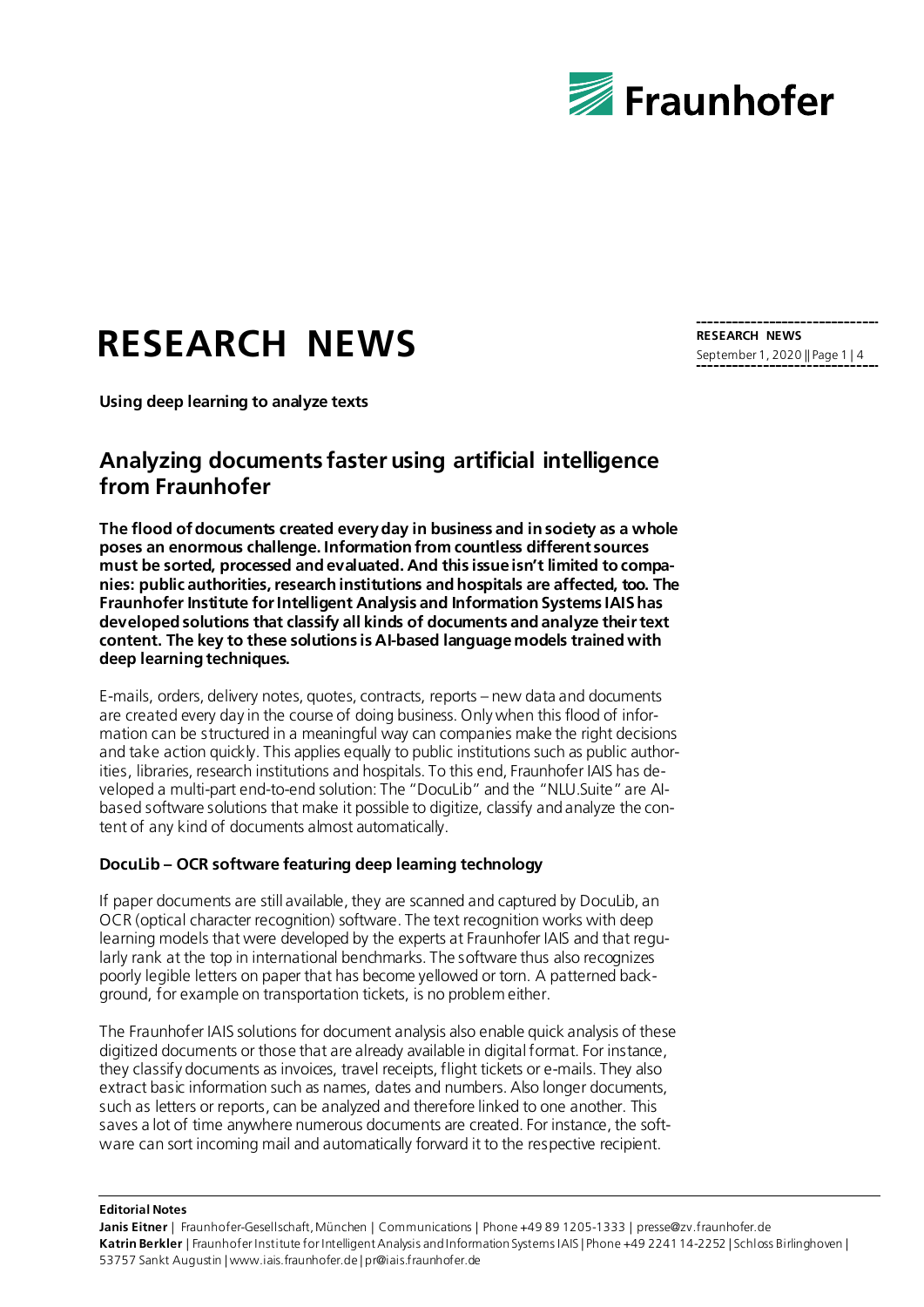

Dr. Nicolas Flores-Herr, head of the Document Analytics business unit at Fraunhofer IAIS, says: "Our goal is to use artificial intelligence to largely automate information processing. This will speed up all document-based work processes for our customers." The Fraunhofer IAIS software solutions are an ideal addition for companies that have installed document management or enterprise content management software. They are market-ready, in mainstream use at companies and being continuously refined by the Fraunhofer researchers.

#### **Language models for analyzing text content**

Natural Language Understanding (NLU) takes this technology one step further. NLU solutions are capable of analyzing the content of complex, unstructured documents. To enable semantic text analysis, the NLU team developed language models that are trained using deep learning techniques. The language models are first fed thousands of texts from a variety of fields. Newspaper articles, social media postings and e-mails are also among these texts. The AI module uses them to create a statistical model. Next, humans intervene and specify rules for targeted analysis. "Combining statistics and rules means that the software requires less data, and at the same time, it works faster and is more precise," says Sven Giesselbach, who heads up the Natural Language Understanding team at Fraunhofer IAIS.

The NLU.Suite analyzes documents, extracts key data and, if necessary, even compiles a structured summary. These results, as well as the contents of the documents themselves, can be used to compare documents or find texts with similar information. If text A includes, for example, the terms "theft" and "chain", and text B the terms "jewelry" and "stolen", the language model recognizes the thematic relatedness. The software also understands that the sentence "The installment is due in advance at the start of the month." in document A has a similar meaning to "The installment must be paid monthly in advance." in document B.

"Our AI-based language models are clearly superior to conventional indexing. They not only find texts with predefined keywords, they also search intelligently for terms that occur in similar contexts or that are used as synonyms. Furthermore, the software also responds to morphological similarities," explains Giesselbach. Court judgments are one example of a specific use case. For this, the IAIS experts collaborate with the faculty of law at the University of Cologne. The NLU.Suite, for example, independently searches for judgments that stand out based on such features as similar penalties or similarities in how crimes unfolded, making textual congruences between different documents visible.

In hospitals, the NLU solution can analyze medical diagnoses or physicians' discharge reports. For new technical terms such as "Covid-19", the AI software would recognize that the word "lung" occurs in the same context with above-average frequency and could thus find documents that deal with respiratory illnesses. The software also ensures that all data protection requirements are met. All personal data is anonymized,

### **RESEARCH NEWS**

September 1, 2020 || Page 2 | 4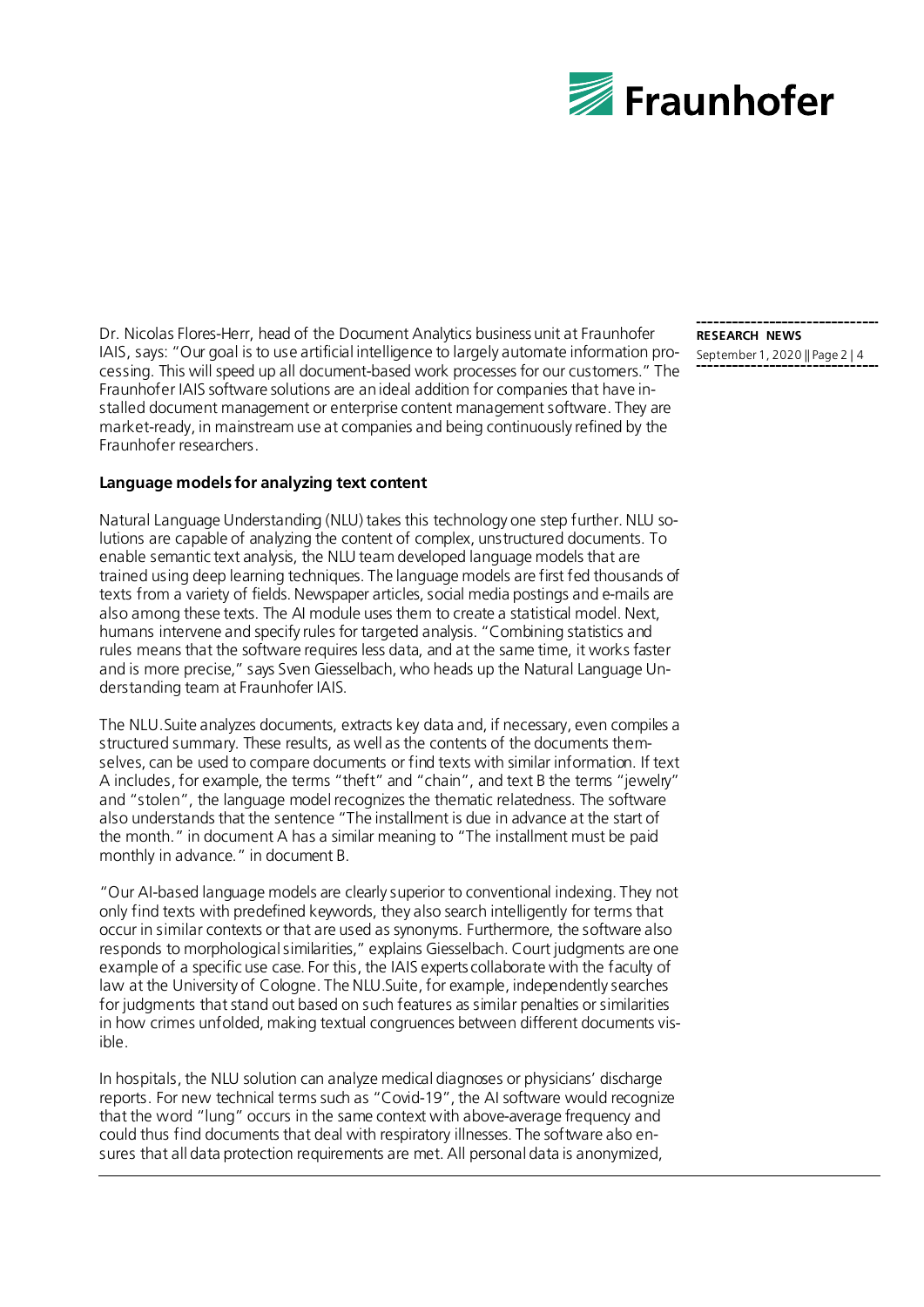

the servers are located in Germany, and the provisions of the General Data Protection Regulation (GDPR) are complied with.

#### **Foreign-language documents**

The NLU language models can also cope with foreign-language texts and can analyze both English and German documents in a single operation. Giesselbach and his team are continuously refining the deep learning language models. The system recognizes, for instance, positive or negative assessments in texts, and in some domains, such as the automotive industry, it is also able to recognize authors' emotions.

Users do not notice the NLU.Suite's complex structure. The application runs on normal desktop computers. Powerful hardware is only needed to create and train the language model. NLU applications that are already ready for use are those for analyzing court judgments, travel receipts and lease agreements. In healthcare, applications such as the analysis of specialist medical literature and clinical documents are ready for use.



**Fig. 1 The Fraunhofer IAIS DocuLib solution and the NLU.Suite facilitate endto-end text and document analysis – from OCR to understanding the text with the aid of artificial intelligence.**

**© Fraunhofer IAIS**

**RESEARCH NEWS** September 1, 2020 || Page 3 | 4